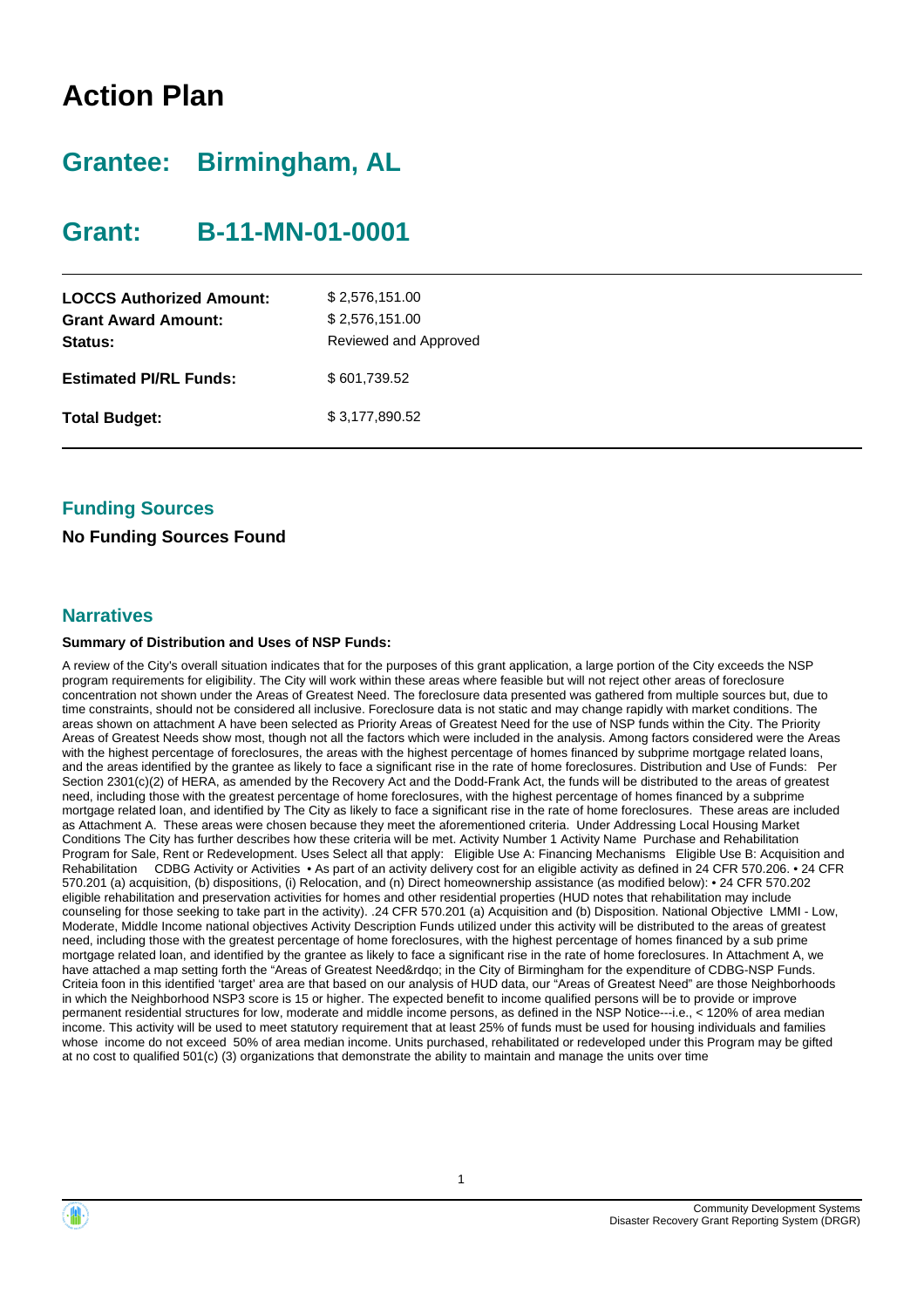#### **How Fund Use Addresses Market Conditions:**

Addressing Local Housing Market Conditions:

By having a program directed specifically at purchasing and rehabbing for sale, rent or redevelopment The City of Birmingham can focus NSP3 monies into specific pockets of the city so as to keep housing values from falling further. These pockets are defined by the "areas of greatest needs". In keeping up the value of housing, it will encourage businesses and other home owners to stay in the area and possibly bring more commercial and residential opportunities to the area. This will alleviate some of the decline in these areas with high foreclosure percentages, specifically those caused by homes with sub-prime mortgage related loans or identified by The State or The City as likely to face a significant rise in the rate of home foreclosures. The City also plans to leverage its annual allocation of CDBG and HOME funds primarily in the same areas described in the "Areas of Greatest Need". By utilizing this other funding The City hopes to enhance the impact to the area.

#### **Ensuring Continued Affordability:**

The City has adopted the HOME Program affordability standards found at 24 CFR 92.252 (a), (c), (e), and (f), and 24 CFR 92.254 to meet the continued affordability standards of the Neighborhood Stabilization Program. Utilizing these standards, the City will ensure that all NSP assisted housing remains affordable to individuals or families whose incomes do not exceed 120 percent of area median income or, for units originally assisted with funds under the requirements of section 2301 (f) (3) (A) (ii), remain affordable to individuals and families whose incomes do not exceed 50 percent of area median income. Enforcement Mechanisms HOME rules require that assisted properties remain affordable for a specific period of time (5, 10, 15 or 20 years), depending on the activity and the level of funds invested. Participating Jurisdictions are required to place certain restrictions on assisted properties in order to preserve affordable housing in their communities. Restrictions involving the period of affordability will be incorporated in a deed restriction and/or mortgage documents or other appropriate and binding documents (Note: covenants on land may be used in lieu of deed restrictions). Qualification as Affordable Housing: Rental Housing (a) 24 CFR 92.252 (a) Rent limitation. HUD provides the following maximum HOME rent limits. The maximum HOME rents (High HOME Rents) are the lesser of: (1) The fair market rent for existing housing for comparable units in the area as established by HUD under 24<br>CFR § 888.111: or (2) A rent that does not exceed 30 percent of the adjusted income of (2) A rent that does not exceed 30 percent of the adjusted income of a family whose annual income equals 65 percent of the median income for the area, as determined by HUD, with adjustments for number of bedrooms in the unit. The HOME rent limits provided by HUD will include average occupancy per unit and adjusted income assumptions. (b) 24 CFR 92.252 (c) Initial rent schedule and utility allowances. The participating jurisdiction shall establish maximum monthly allowances for utilities and services (excluding telephone). The participating jurisdiction shall review and approve rents proposed by the owner for units subject to the maximum rent limitations in paragraphs (a) or (b) of this section. For all units subject to the maximum rent limitations in paragraphs (a) or (b) of this section for which the tenant is paying utilities and services, the participating jurisdiction shall ensure that the rents do not exceed the maximum rent minus the monthly allowances for utilities and services. (c) 24 CFR 92.252 (e) Periods of Affordability. The NSP-assisted units must meet the affordability requirements for not less than the applicable period specified in the following table, beginning after project completion. The affordability requirements apply without regard to the term of any loan or mortgage or the transfer of ownership. They shall be imposed by deed restrictions, covenants running with the land, or other mechanisms approved by HUD, except that the affordability restrictions may terminate upon foreclosure or transfer in lieu of foreclosure. The participating jurisdiction may use purchase options, rights of first refusal or other preemptive rights to purchase the housing before foreclosure or deed in lieu of foreclosure to preserve affordability. The affordability restrictions shall be revived accoriginal terms if, during the original affordability period, the owner of record before the foreclosure, or deed in lieu of foreclosure, or any entity that includes the former owner or those with whom the former has or had family or business ties, obtains an ownership interest in the project or property. -------------------------------ownership interest in the project or property. --------------------------------------------------------------------------------------------- Rental housing activity

#### **Definition of Blighted Structure:**

Term

Definition

Blighted Structure

Standards for blight in the State of Alabama and the City of Birmingham

are found in two places: 1) Chapter 2, Title 24, Code of Alabama, 1975. In Section 24-2-2-c

"blighted property" is defined to include: "property that contains any of the following factors: …structures, buildings or improvements which, because of dilapidation, deterioration or unsanitary or unsafe conditions… are unfit for human habitation… structures from which utilities, plumbing, heating, sewerage or other facilities have been destroyed, removed or rendered ineffective…the presence of…overgrown…noxious weeds…trash and debris, a haven for mosquitoes, rodents or other vermin…

2) Code of the City of Birmingham – Housing Ordinance – Section 7. In

Section 7-1-172, the following standard for blight is set forth: Any dwelling or dwelling unit or place of employment which shall be found to have any of the following defects shall be condemned as unfit for human habitation or as a place of employment and shall be so designated and placarded by the director of buildings and inspections: (1) One which is so damaged, decayed, dilapidated, unsanitary, and unsafe or vermin infested that it creates a serious hazard to the health or safety of the occupants or of the

public.

(2) One which lacks illumination, ventilation or sanitation facilities adequate to protect the health or safety of the occupants or of the public. (3) One which because of its general condition or location is unsanitary, or otherwise dangerous, to the health or safety of the occupants or of the public.

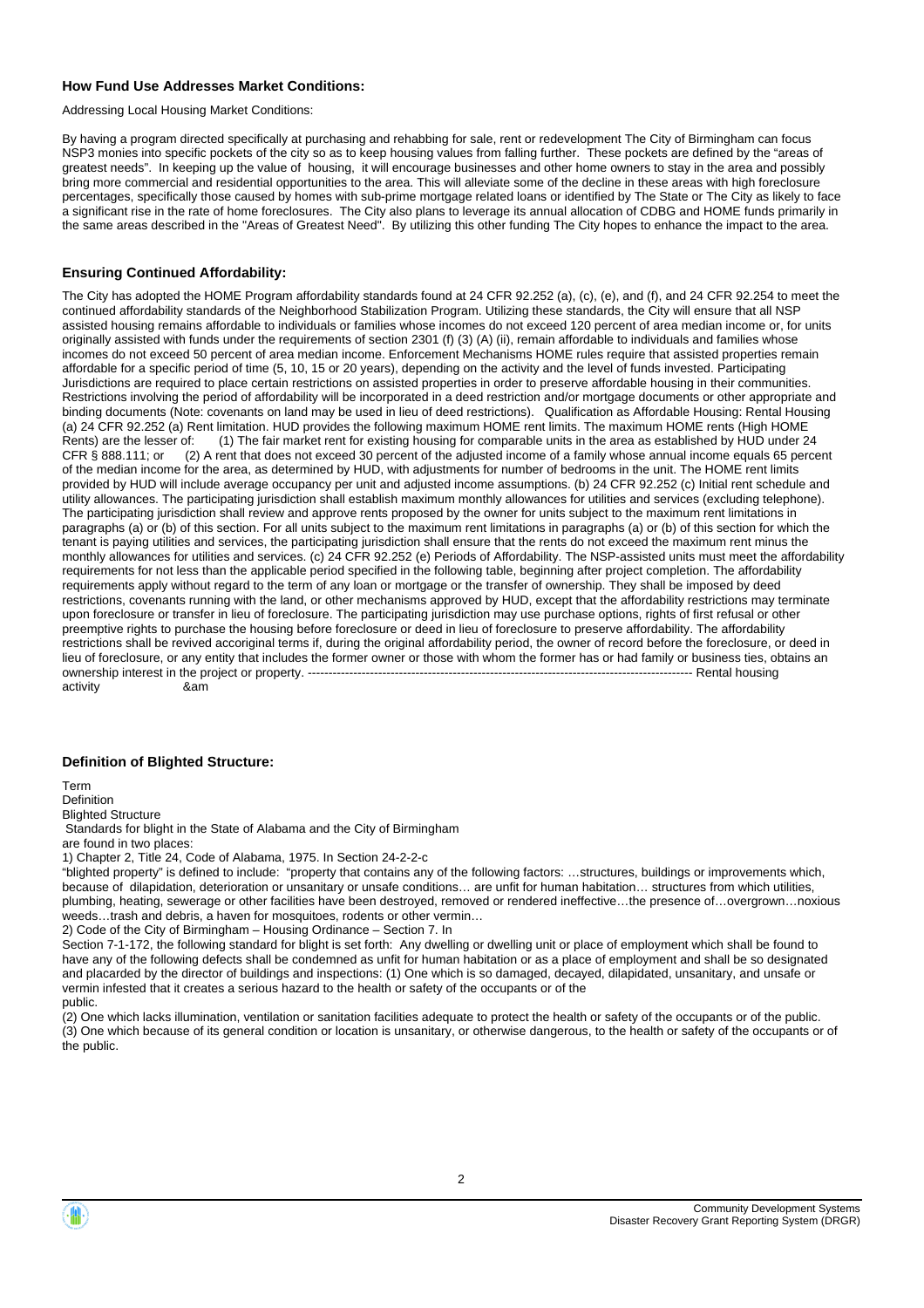#### **Definition of Affordable Rents:**

#### Affordable Rents

HOME program rents will be used by the City for projects funded by NSP. These are updated annually by the U.S. Department of Housing and Urban Development. HOME Program rent limits are available at www.hud.gov

#### **Housing Rehabilitation/New Construction Standards:**

HUD is requiring that all gut rehabilitation or new construction (i.e., general replacement of the interior of a building that may or may not include changes to structural elements such as flooring systems, columns or load bearing interior or exterior walls) of residential buildings up to three stories must be designed to meet the standard for Energy Star Qualified New Homes. All gut rehabilitation or new construction of mid -or high-rise multifamily housing must be designed to meet American Society of Heating, Refridgerating, and Air-Conditioning (ASHRAE) Standard 90.1-2004, Appendix G plus 20 percent (which is the Energy Star standard for multifamily buildings piloted by the Environmental Protection Agency and the Department of Energy). Other rehabilitation must meet these standards to the extent applicable to the rehabilitation work undertaken, e.g., replace older obsolete products and appliances (such as windows, doors, lighting, hot water heaters, furnaces, boilers, air conditioningunits, refirdgerators, clothes washers and dishwashers) with Energy Star-labeled products. Water efficient toilets, showers, and faucets, such as those with the WaterSense label, must be installed. Where relevant the housing should be improved to mitigate the impact of disasters (e.g., eathquake, hurricane, flooding, fires).

#### **Vicinity Hiring:**

#### Vicinity Hiring

The NSP3 Vicinity is defined by the Area of Greatest Need Map. Vicinity Hiring will occur to the best extent feasible. Vicinity hiring is defined as the hiring of those in the vicinity that NSP3 money is spent or contracting with small businesses that are owned and operated by persons residing in the vicinity of NSP3 projects.

The following Vicinity Hiring Clause will be inserted into contracts that are covered by Vicinity Hiring

The work to be performed under this contract is subject to the requirements of Vicinity Hiring as defined by the Dodd-Frank Act referenced in FR 75 64322-64348. The purpose of Vicinity Hiring is to ensure that employment assisted by NSP3 funds shall, to the greatest extent feasible, be directed to those residing in the area where NSP3 funds are expended, specifically the "Areas of Greatest Need".

#### **Procedures for Preferences for Affordable Rental Dev.:**

#### Rental Preference

When possible the City will give preference for the development of affordable rental housing, but due to limited funds this may not be feasible. If at all possible a preference in regard to rental housing will be to those with disabilities and other special needs housing.

#### **Grantee Contact Information:**

NSP3 Program Administrator Contact Information Name (Last, First) Fenstermaker, Jim F Email Address jim.fenstermaker@birminghamal.gov Phone Number 205-254-2483 Mailing Address 710 North 20th Street 10th Floor City Hall Birmingham, Al 35203

## **Project Summary**

| Project# | <b>Project Title</b>        | <b>Grantee Activity #</b>             | <b>Activity Title</b>              |
|----------|-----------------------------|---------------------------------------|------------------------------------|
| 0001     | Administrative Cost         | Administration - 001                  | null                               |
| 0002     | Purchase and Rehabilitation | Acquisition/Reconstruction            | Acquisition/Reconstruction         |
|          |                             | Acquisition/Reconstruction -<br>LH 25 | Acquisition/Reconstruction - LH 25 |
| 9999     | <b>Restricted Balance</b>   | No activities in this project         |                                    |

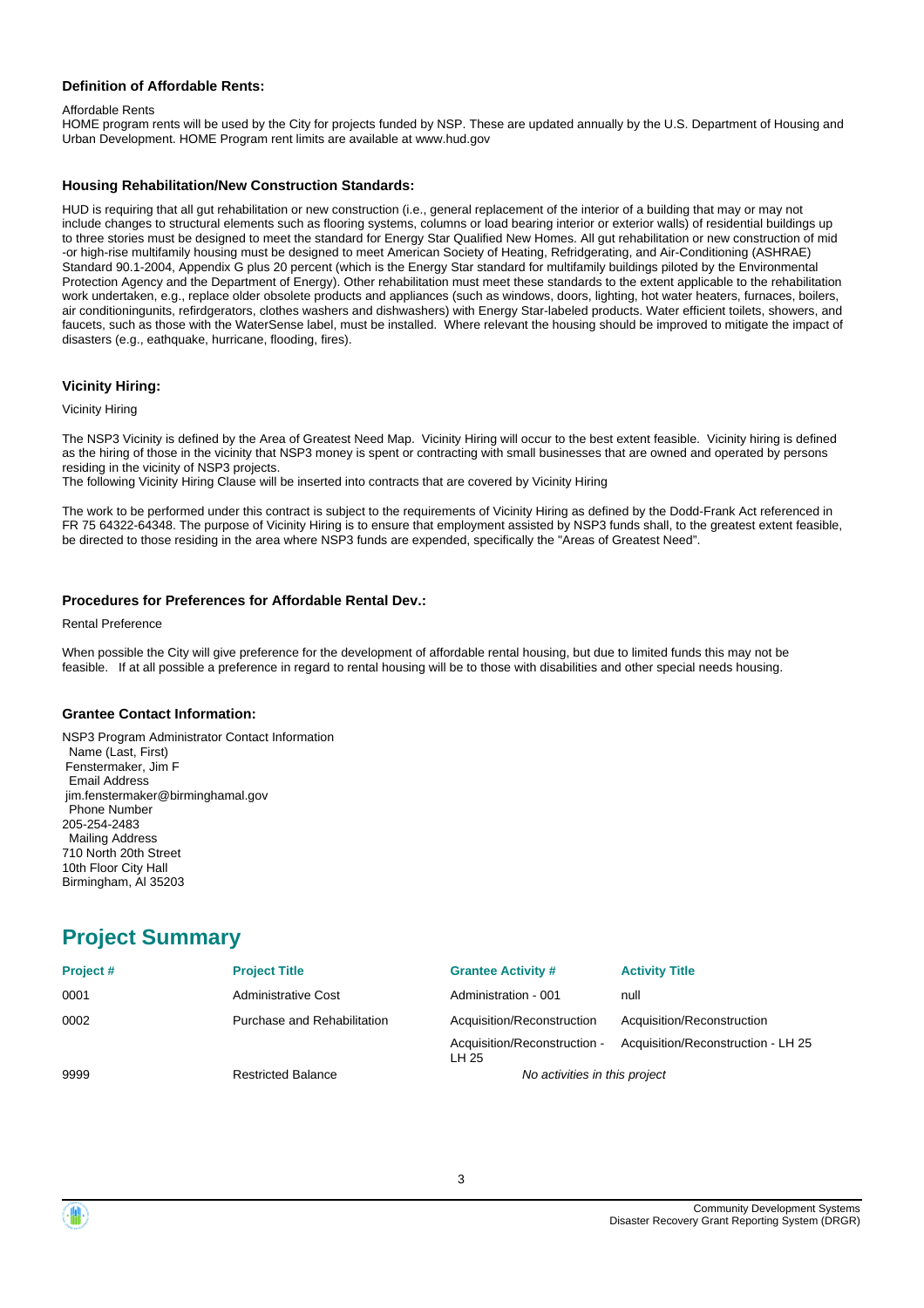# **Activities**

## **Project # / Title: 0001 / Administrative Cost**

#### **Grantee Activity Number: Administration - 001 Activity Title:**

| <b>Activity Type:</b>                                         | <b>Activity Status:</b>                 |              |
|---------------------------------------------------------------|-----------------------------------------|--------------|
| Administration                                                | Completed                               |              |
| <b>Project Number:</b>                                        | <b>Project Title:</b>                   |              |
| 0001                                                          | Administrative Cost                     |              |
| <b>Projected Start Date:</b>                                  | <b>Projected End Date:</b>              |              |
| 03/01/2011                                                    | 12/30/2018                              |              |
| <b>Project Draw Block by HUD:</b>                             | <b>Project Draw Block Date by HUD:</b>  |              |
| Not Blocked                                                   |                                         |              |
| <b>Activity Draw Block by HUD:</b>                            | <b>Activity Draw Block Date by HUD:</b> |              |
| Not Blocked                                                   |                                         |              |
| <b>Block Drawdown By Grantee:</b>                             |                                         |              |
| Not Blocked                                                   | <b>Total Budget:</b>                    | \$277,615.00 |
| <b>National Objective:</b>                                    | <b>Most Impacted and</b>                |              |
| Not Applicable - (for Planning/Administration or Unprogrammed | <b>Distressed Budget:</b>               | \$0.00       |
| Funds only)                                                   | <b>Other Funds:</b>                     | \$0.00       |
|                                                               | <b>Total Funds:</b>                     | \$277,615.00 |
|                                                               |                                         |              |

**Benefit Report Type:**

NA

| Activity is being carried out by Grantee:<br>N <sub>o</sub> | Activity is being carried out through: |                        |
|-------------------------------------------------------------|----------------------------------------|------------------------|
| <b>Organization carrying out Activity:</b>                  |                                        |                        |
| City of Birmingham - Community Development                  |                                        |                        |
| Proposed budgets for organizations carrying out Activity:   |                                        |                        |
| <b>Responsible Organization</b>                             | <b>Organization Type</b>               | <b>Proposed Budget</b> |
| City of Birmingham - Community Development                  | Unknown                                | \$277,615.00           |
|                                                             |                                        |                        |
|                                                             |                                        |                        |

**Location Description:**

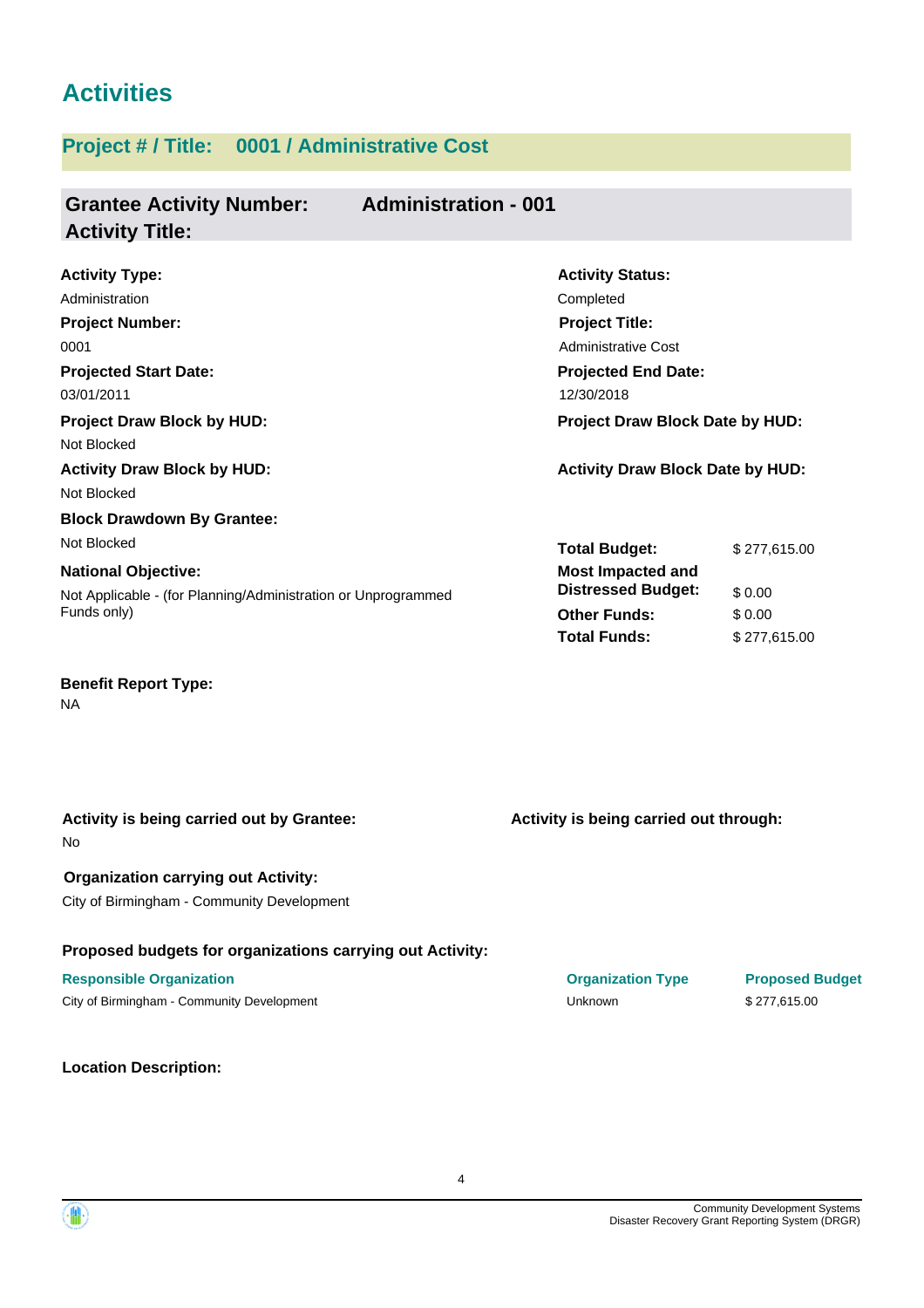**Activity Description:**

**Environmental Assessment:** EXEMPT

**Environmental Reviews:** None

**Grantee Activity Number:**

## **Project # / Title: 0002 / Purchase and Rehabilitation**

## **Acquisition/Reconstruction Activity Title: Acquisition/Reconstruction**

| <b>Activity Type:</b>                                        |                                        | <b>Activity Status:</b>                 |            |                |  |  |
|--------------------------------------------------------------|----------------------------------------|-----------------------------------------|------------|----------------|--|--|
| Rehabilitation/reconstruction of residential structures      | Completed<br><b>Project Title:</b>     |                                         |            |                |  |  |
| <b>Project Number:</b>                                       |                                        |                                         |            |                |  |  |
| 0002                                                         |                                        | Purchase and Rehabilitation             |            |                |  |  |
| <b>Projected Start Date:</b>                                 |                                        | <b>Projected End Date:</b>              |            |                |  |  |
| 03/01/2011                                                   |                                        | 12/30/2018                              |            |                |  |  |
| <b>Project Draw Block by HUD:</b>                            | <b>Project Draw Block Date by HUD:</b> |                                         |            |                |  |  |
| Not Blocked                                                  |                                        |                                         |            |                |  |  |
| <b>Activity Draw Block by HUD:</b>                           |                                        | <b>Activity Draw Block Date by HUD:</b> |            |                |  |  |
| Not Blocked                                                  |                                        |                                         |            |                |  |  |
| <b>Block Drawdown By Grantee:</b>                            |                                        |                                         |            |                |  |  |
| Not Blocked                                                  |                                        | <b>Total Budget:</b>                    |            | \$2,042,732.07 |  |  |
| <b>National Objective:</b>                                   |                                        | <b>Most Impacted and</b>                |            |                |  |  |
| LMMI: Low, Moderate and Middle Income National Objective for |                                        | <b>Distressed Budget:</b>               | \$0.00     |                |  |  |
| NSP Only                                                     |                                        | <b>Other Funds:</b>                     | \$0.00     |                |  |  |
|                                                              |                                        | <b>Total Funds:</b>                     |            | \$2,042,732.07 |  |  |
| <b>Benefit Report Type:</b>                                  |                                        |                                         |            |                |  |  |
| Direct (Households)                                          |                                        |                                         |            |                |  |  |
| <b>Proposed Beneficiaries</b>                                | <b>Total</b>                           | Low                                     | <b>Mod</b> | Low/Mod%       |  |  |
| # Owner Households                                           | 18                                     |                                         |            | 0.00           |  |  |

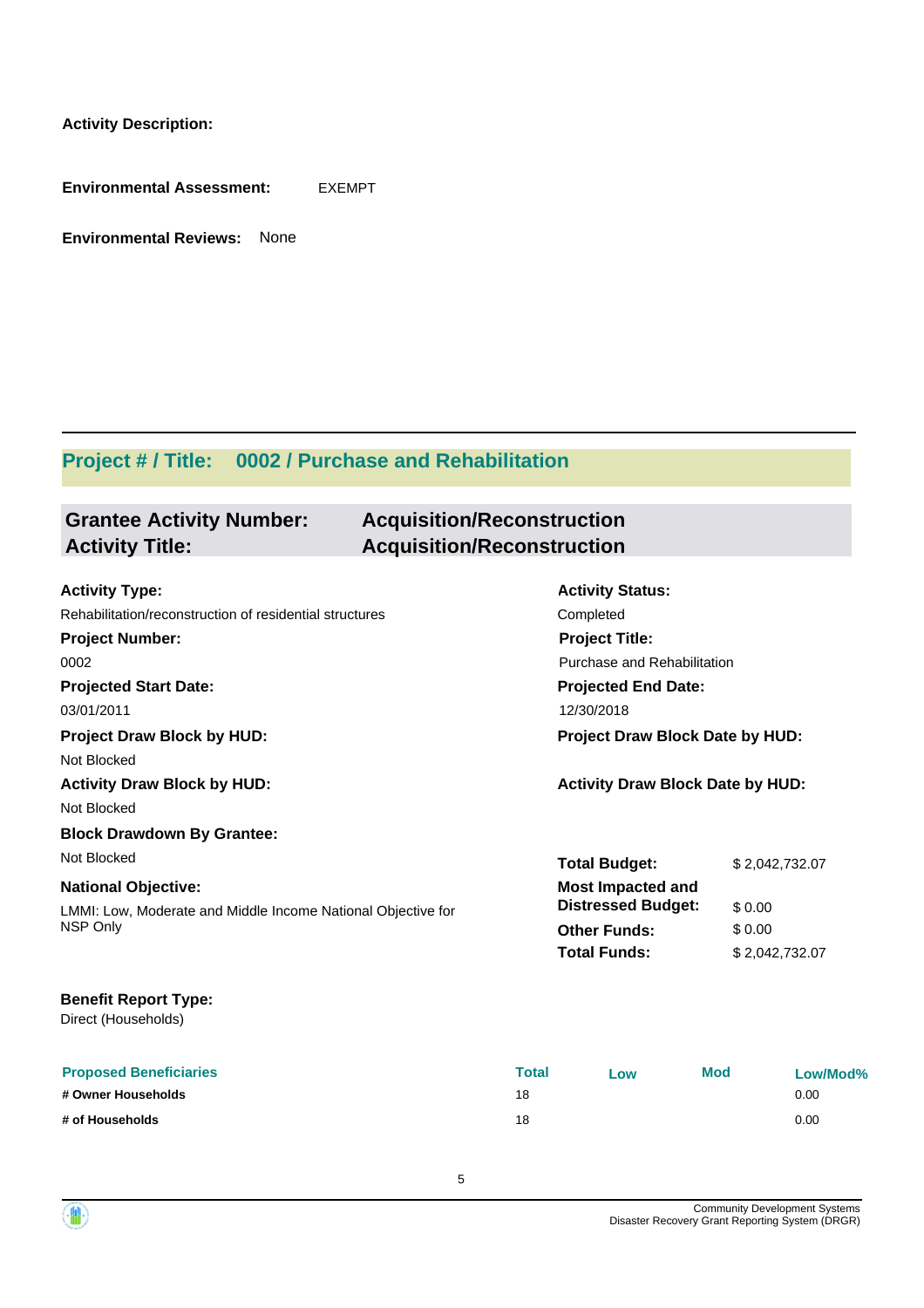| <b>Proposed Accomplishments</b> | <b>Total</b> |
|---------------------------------|--------------|
| # of Singlefamily Units         | 18           |
| # of Housing Units              | 18           |
| # of Properties                 | 18           |

| Activity is being carried out by Grantee:<br>No           | Activity is being carried out through: |                        |
|-----------------------------------------------------------|----------------------------------------|------------------------|
| <b>Organization carrying out Activity:</b>                |                                        |                        |
| City of Birmingham - Community Development                |                                        |                        |
| Proposed budgets for organizations carrying out Activity: |                                        |                        |
| <b>Responsible Organization</b>                           | <b>Organization Type</b>               | <b>Proposed Budget</b> |
| City of Birmingham - Community Development                | Unknown                                | \$2,042,732.07         |
| <b>Location Description:</b>                              |                                        |                        |
| <b>Activity Description:</b>                              |                                        |                        |
| <b>Environmental Assessment:</b><br><b>COMPLETED</b>      |                                        |                        |

**Environmental Reviews:** None

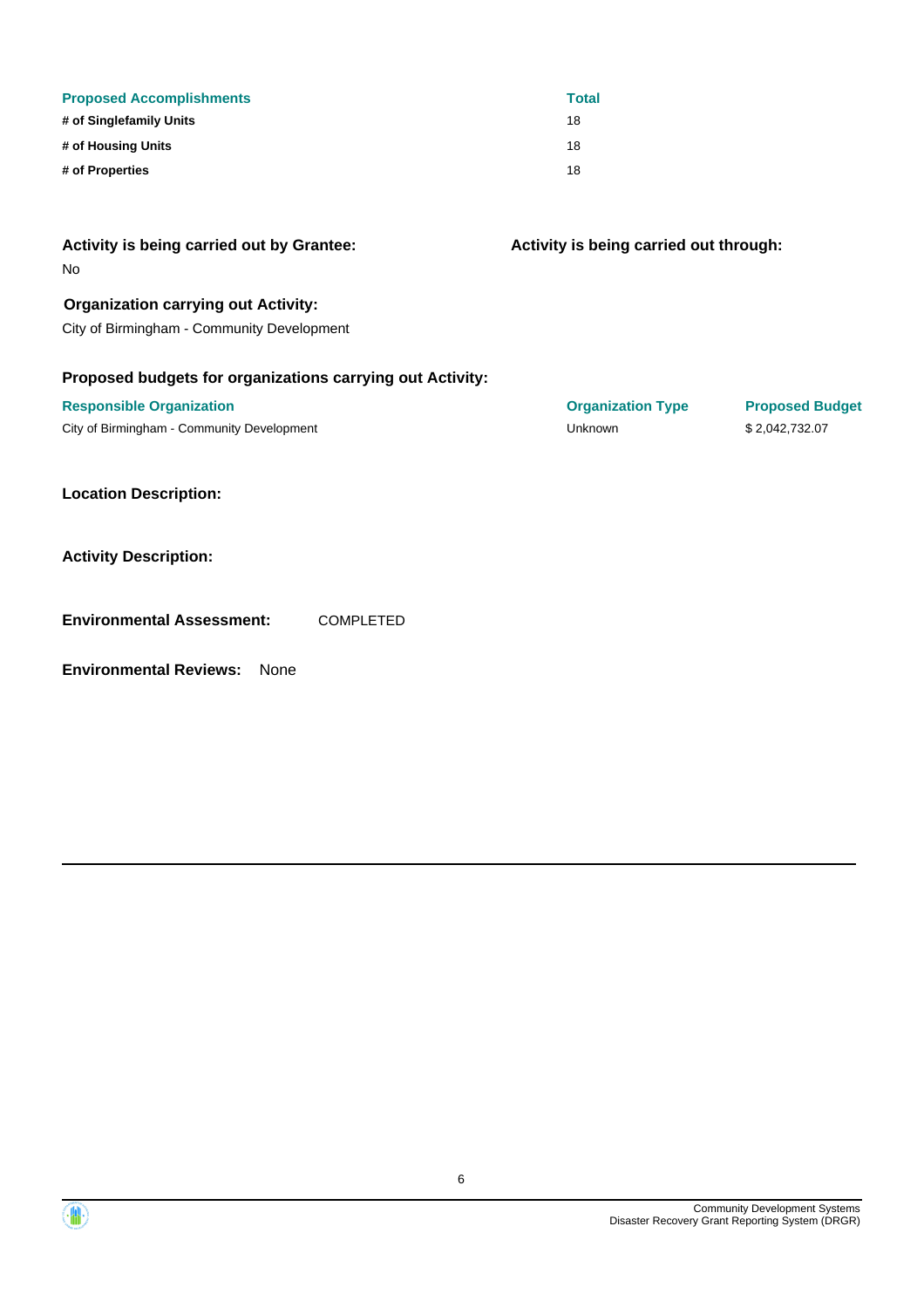# **Grantee Activity Number:**

## **Acquisition/Reconstruction - LH 25 Activity Title: Acquisition/Reconstruction - LH 25**

| <b>Activity Type:</b>                                         | <b>Activity Status:</b>                 |              |
|---------------------------------------------------------------|-----------------------------------------|--------------|
| Rehabilitation/reconstruction of residential structures       | Completed                               |              |
| <b>Project Number:</b>                                        | <b>Project Title:</b>                   |              |
| 0002                                                          | Purchase and Rehabilitation             |              |
| <b>Projected Start Date:</b>                                  | <b>Projected End Date:</b>              |              |
| 03/01/2011                                                    | 12/30/2018                              |              |
| <b>Project Draw Block by HUD:</b>                             | Project Draw Block Date by HUD:         |              |
| Not Blocked                                                   |                                         |              |
| <b>Activity Draw Block by HUD:</b>                            | <b>Activity Draw Block Date by HUD:</b> |              |
| Not Blocked                                                   |                                         |              |
| <b>Block Drawdown By Grantee:</b>                             |                                         |              |
| Not Blocked                                                   | <b>Total Budget:</b>                    | \$836,966.88 |
| <b>National Objective:</b>                                    | <b>Most Impacted and</b>                |              |
| LH25: Funds targeted for housing for households whose incomes | <b>Distressed Budget:</b>               | \$0.00       |
| are at or under 50% Area Median Income.                       | <b>Other Funds:</b>                     | \$0.00       |
|                                                               | <b>Total Funds:</b>                     | \$836,966.88 |
|                                                               |                                         |              |

## **Benefit Report Type:**

Direct (Households)

| <b>Proposed Beneficiaries</b><br># Owner Households<br># of Households | <b>Total</b><br>7<br>7 | Low                      | <b>Mod</b> | Low/Mod%<br>0.00<br>0.00 |
|------------------------------------------------------------------------|------------------------|--------------------------|------------|--------------------------|
| <b>Proposed Accomplishments</b>                                        |                        | <b>Total</b>             |            |                          |
| # of Singlefamily Units                                                |                        | 7                        |            |                          |
| # of Housing Units                                                     |                        | $\overline{\phantom{a}}$ |            |                          |
| # of Properties                                                        |                        | 7                        |            |                          |

| Activity is being carried out by Grantee:<br>N <sub>0</sub> | Activity is being carried out through: |
|-------------------------------------------------------------|----------------------------------------|
| <b>Organization carrying out Activity:</b>                  |                                        |
| City of Birmingham - Community Development                  |                                        |
| Proposed budgets for organizations carrying out Activity:   |                                        |

#### **Responsible Organization COVID-10 COVID-10 Organization Type Proposed Budget**

City of Birmingham - Community Development Community Development Community Development Community Development Community Development

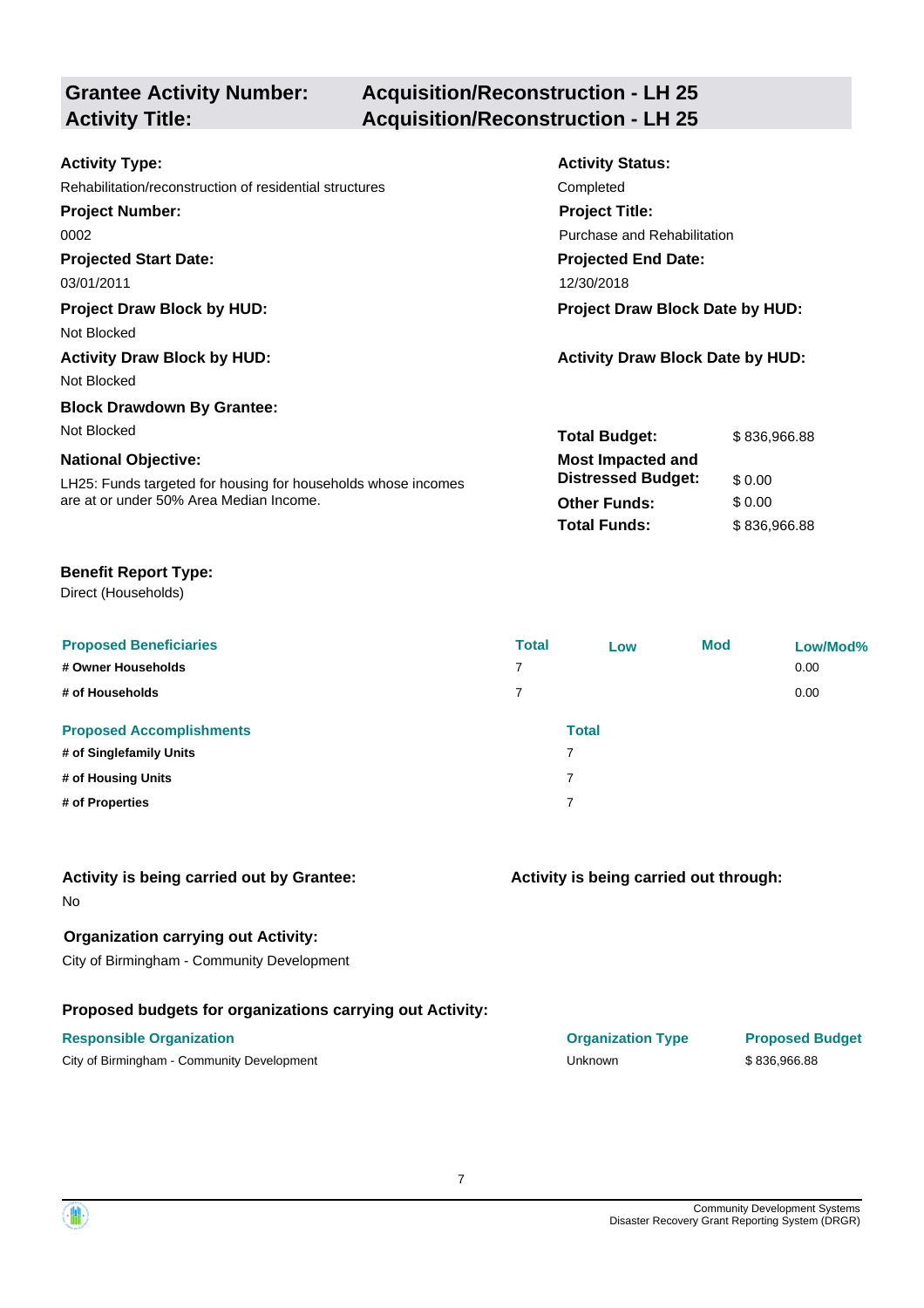**Location Description:**

**Activity Description:**

**Environmental Assessment:** COMPLETED

**Environmental Reviews:** None

## **Action Plan Comments:**

12/12/14

This Action Plan is very repetitive, city staff claims DRGR required them to repeat portions of the narrative statements in DRGR. There is no connection between the two activities listed in the Action Plan and the two projects entered in DRGR because the city has not identified which units will be used to meet the LH-25 requirement and which will be used for those families/persons above 50% of median income according to the city staff. Since the CPD Rep has no visabilkity to the questions being asked of the city when loading the Action Plan into DRGR, whether onr not the duplicate responses are necessary must be reviewed and answered by Headquarters staff.. The reasn the Administration Project has no activity(s) loaded is due to fact that city may issue an RFP to have a non-profit or for-profit entity admnister the NSP3 Program. That decsion has not been made yet. The city has assigned a finance staff person to load the Action Plan inforamtion into DRGR, but apparently has not assigned a staff person to oversee/manage the program. DAVID

| Reviewer - | The NSP 3 action plan has been amended to include program income in the amount of \$215,939.04 per 1/24/14<br>email from the grantees. TT; 1/24/2014.                                                                  |
|------------|------------------------------------------------------------------------------------------------------------------------------------------------------------------------------------------------------------------------|
| Reviewer - | The NSP3 Action Plan was modified to add program income earned in the amount of \$82,883.22 to its prior<br>current amount \$215,939.04. This brings the total of program income to \$298,822.26. TT; 6/30/14          |
| Reviewer - | Action plan modified to include an additional \$82,883.22 of receipted program income into DRGR. TT: 7/28/14                                                                                                           |
| Reviewer - | Action Plan mondified to include an additional \$51,257.59 of anticipated program income due to sale of property.<br>TT: 10/23/14.                                                                                     |
| Reviewer - | Action Plan modified to increase estimated program income by \$73,346.37 from \$350,079.85 to 423,426.22 per<br>11/12/14 email from grantee. TT/ 11/13/14                                                              |
| Reviewer - | Action Plan modification to allocate program income in the amount of \$207,487.18. \$51,871.80 is being added<br>to Acquisition/Reconstruction-LH25 and \$155,615.38 is being added to Acquisition/Reconstruction. TT; |